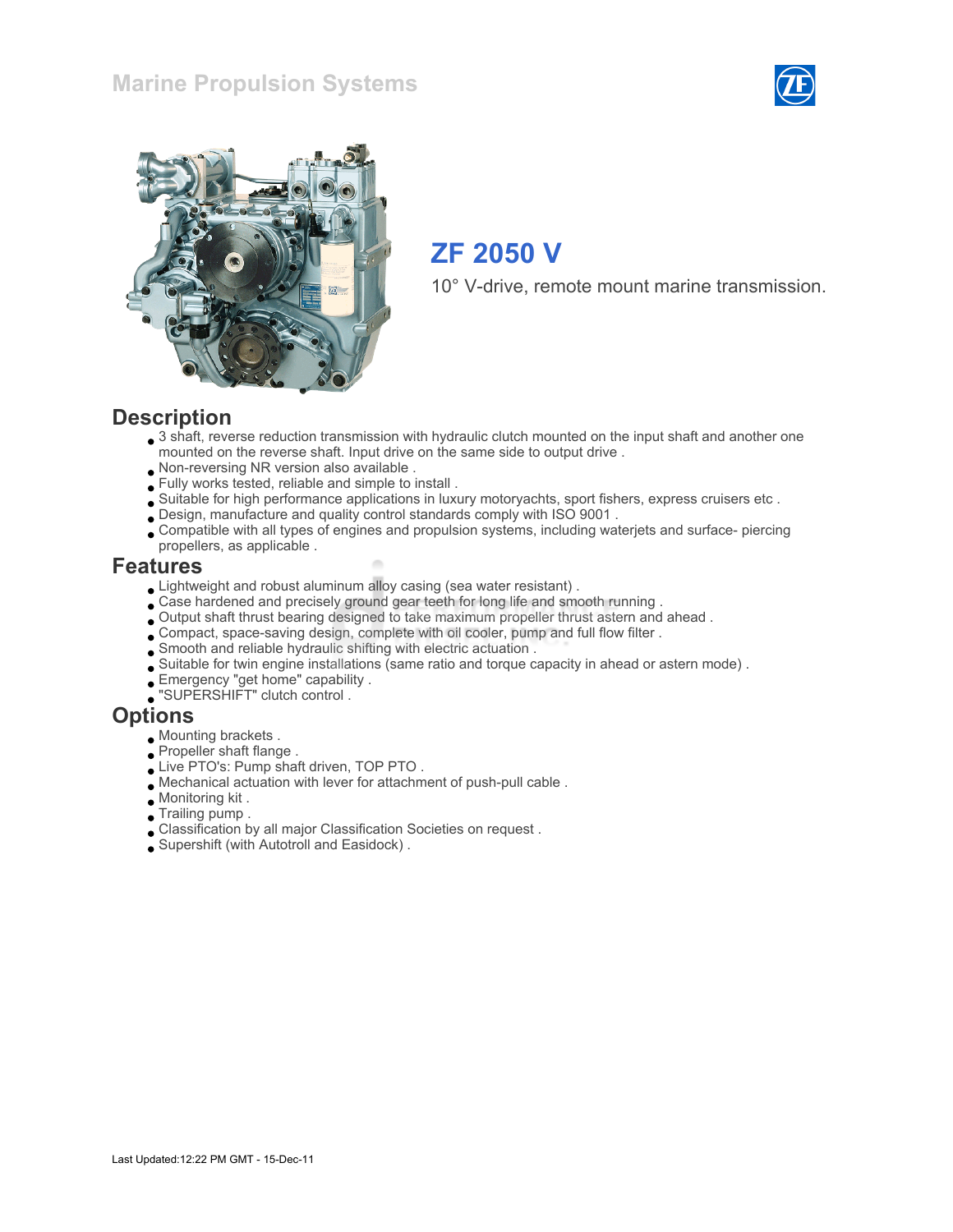

## Pleasure Duty

| <b>RATIOS</b>                                  | MAX.<br>POWER/RPM<br><b>INPUT POWER CAPACITY</b><br><b>TORQUE</b> |      |                                                  |    |    |          |    |          |    |          | MAX.<br><b>RPM</b> |
|------------------------------------------------|-------------------------------------------------------------------|------|--------------------------------------------------|----|----|----------|----|----------|----|----------|--------------------|
|                                                | Nm                                                                | ftlb | <b>kW</b>                                        | hp | kW | hp       | kW | hp       | kW | hp       |                    |
|                                                |                                                                   |      |                                                  |    |    | 2100 rpm |    | 2300 rpm |    | 2450 rpm |                    |
| 1.267*, 1.512*, 1.763, 2.029,<br>2.250*, 2.467 | 4802                                                              | 3542 | 0.5028 0.6743 1056  1416  1157  1551  1232  1652 |    |    |          |    |          |    |          | 2600               |

\* Special Order Ratio.

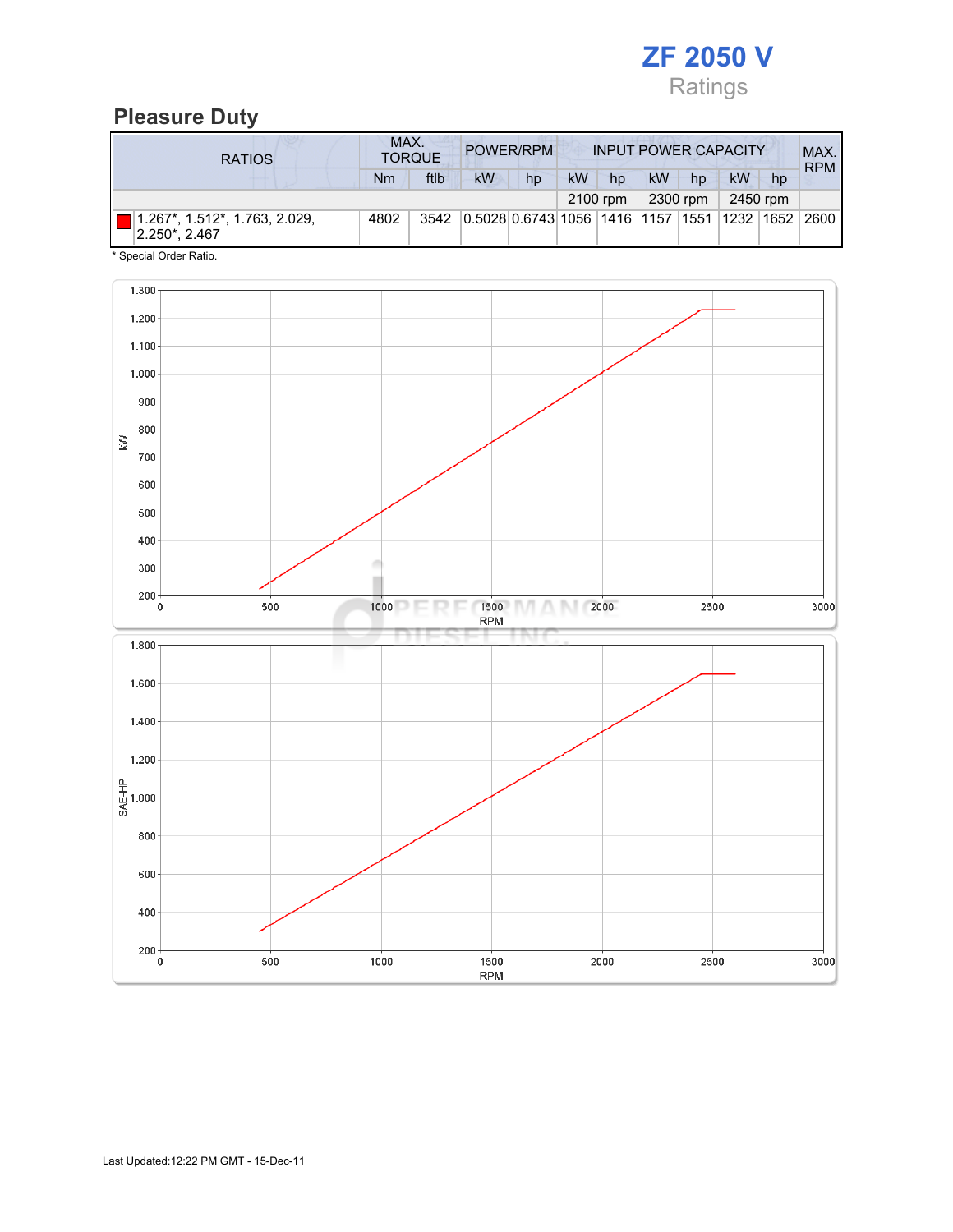

# Light Duty

| <b>RATIOS</b>                                                 | <b>MAX. TORQUE POWER/RPM</b><br><b>INPUT POWER CAPACITY</b> |      |                                                        |    |           |          |           |          |          |    |            |
|---------------------------------------------------------------|-------------------------------------------------------------|------|--------------------------------------------------------|----|-----------|----------|-----------|----------|----------|----|------------|
|                                                               | Nm                                                          | ftlb | <b>kW</b>                                              | hp | <b>kW</b> | hp       | <b>kW</b> | hp       | kW       | hp | <b>RPM</b> |
|                                                               |                                                             |      |                                                        |    |           | 2100 rpm |           | 2300 rpm | 2450 rpm |    |            |
| $\Box$ 1.267*, 1.512*, 1.763, 2.029,<br>$ 2.250^* 2.467$<br>. | 4185                                                        | 3087 | 0.4382 0.5877 920  1234  1008  1352  1074  1440   2600 |    |           |          |           |          |          |    |            |

\* Special Order Ratio.

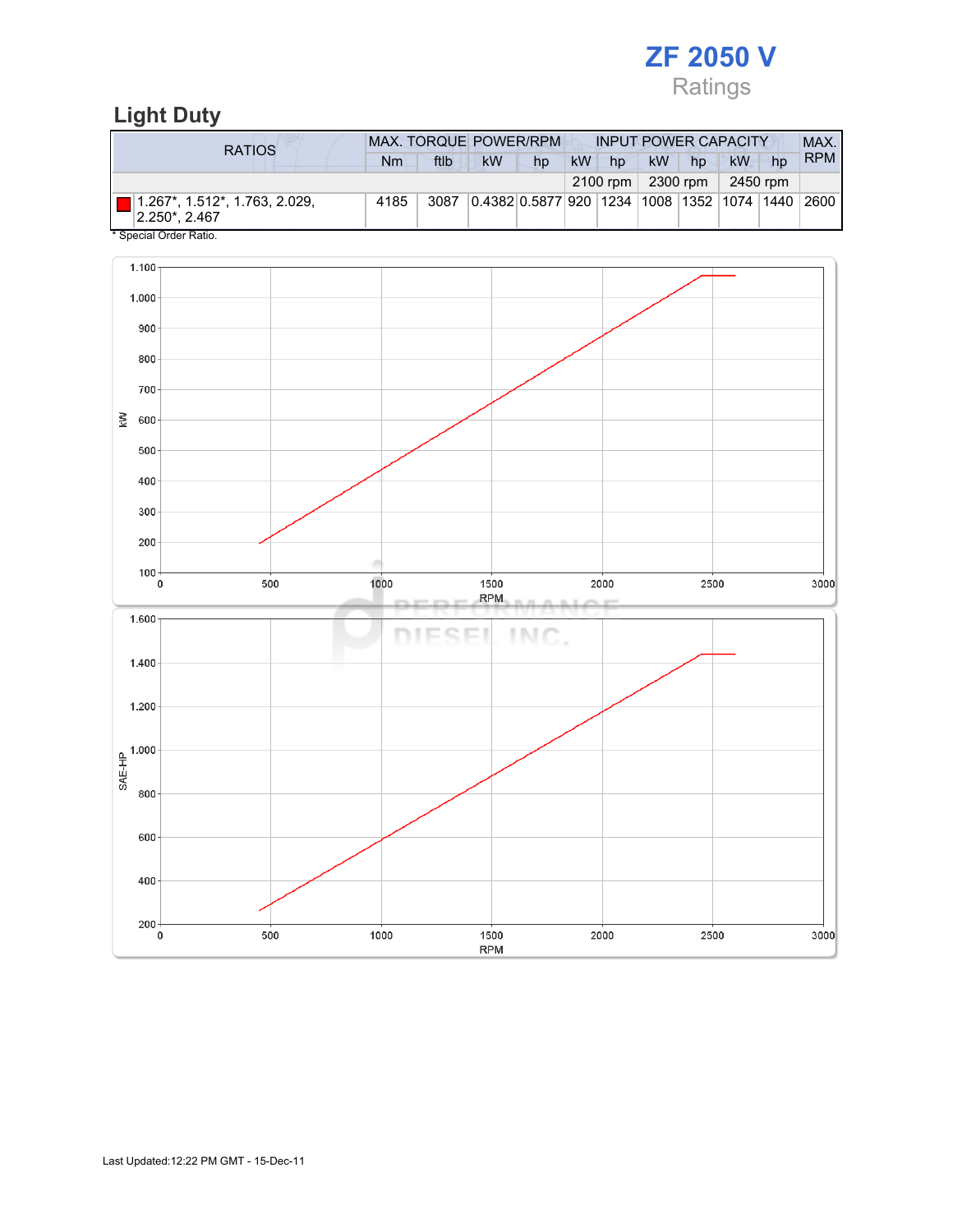

# Medium Duty

| RATIOS                                                        |      | MAX. TORQUE POWER/RPM | <b>INPUT POWER CAPACITY</b> |                                         |  |  |          |                                            | MAX. |    |            |
|---------------------------------------------------------------|------|-----------------------|-----------------------------|-----------------------------------------|--|--|----------|--------------------------------------------|------|----|------------|
|                                                               | Nm   | ftlb                  | kW                          | hp                                      |  |  | kW hp kW | hp                                         | kW   | hp | <b>RPM</b> |
|                                                               |      |                       |                             |                                         |  |  |          | 1800 rpm $\vert$ 2100 rpm $\vert$ 2250 rpm |      |    |            |
| $\blacksquare$ 1.267*, 1.512*, 1.763, 2.029, 2.250*,<br>2.467 | 3601 | 2656                  |                             | 0.3771 0.5057 679 910 792 1062 848 1138 |  |  |          |                                            |      |    | 2600       |

Special Order Ratio.

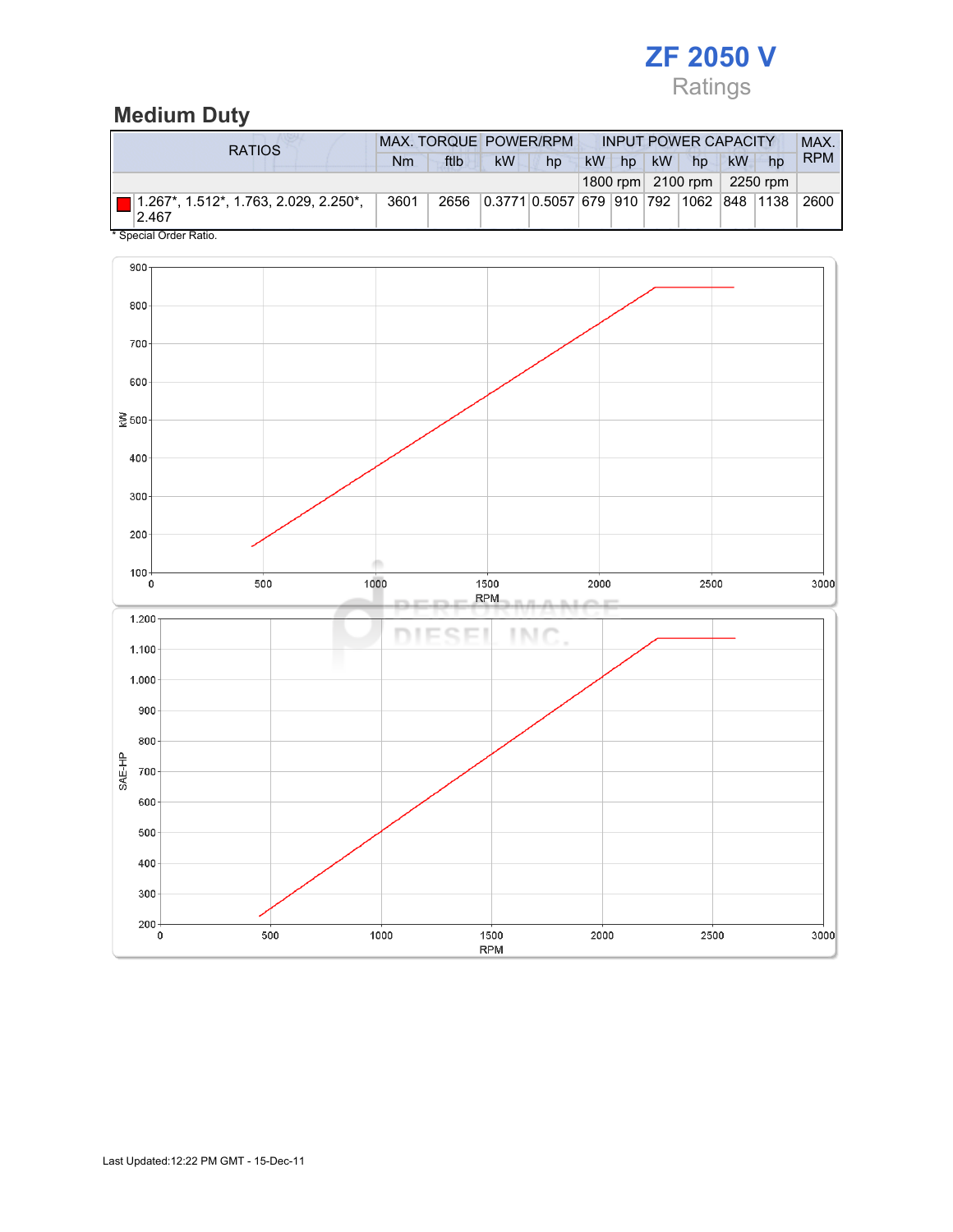

# Continuous Duty

| <b>RATIOS</b>                                                                                                 |      | MAX. TORQUE POWER/RPM |           |                               |    |    | <b>INPUT POWER CAPACITY</b> |           |                                | <b>MAX</b>       |
|---------------------------------------------------------------------------------------------------------------|------|-----------------------|-----------|-------------------------------|----|----|-----------------------------|-----------|--------------------------------|------------------|
|                                                                                                               | Nm   | ftlb                  | <b>kW</b> | hp                            | kW | hp | kW hp                       | <b>kW</b> | hp                             | <b>RPM</b>       |
|                                                                                                               |      |                       |           |                               |    |    |                             |           | 1600 rpm   1800 rpm   2100 rpm |                  |
| ■ 1.267*, 1.512*, 1.763, 2.029, 2.250*,<br>2.467<br>$\mathbf{A} \cap \mathbf{A}$ $\mathbf{A} \cap \mathbf{A}$ | 2971 | 2191                  |           | 0.3111 0.4172 498 668 560 751 |    |    |                             |           |                                | 653   876   2100 |

Special Order Ratio.

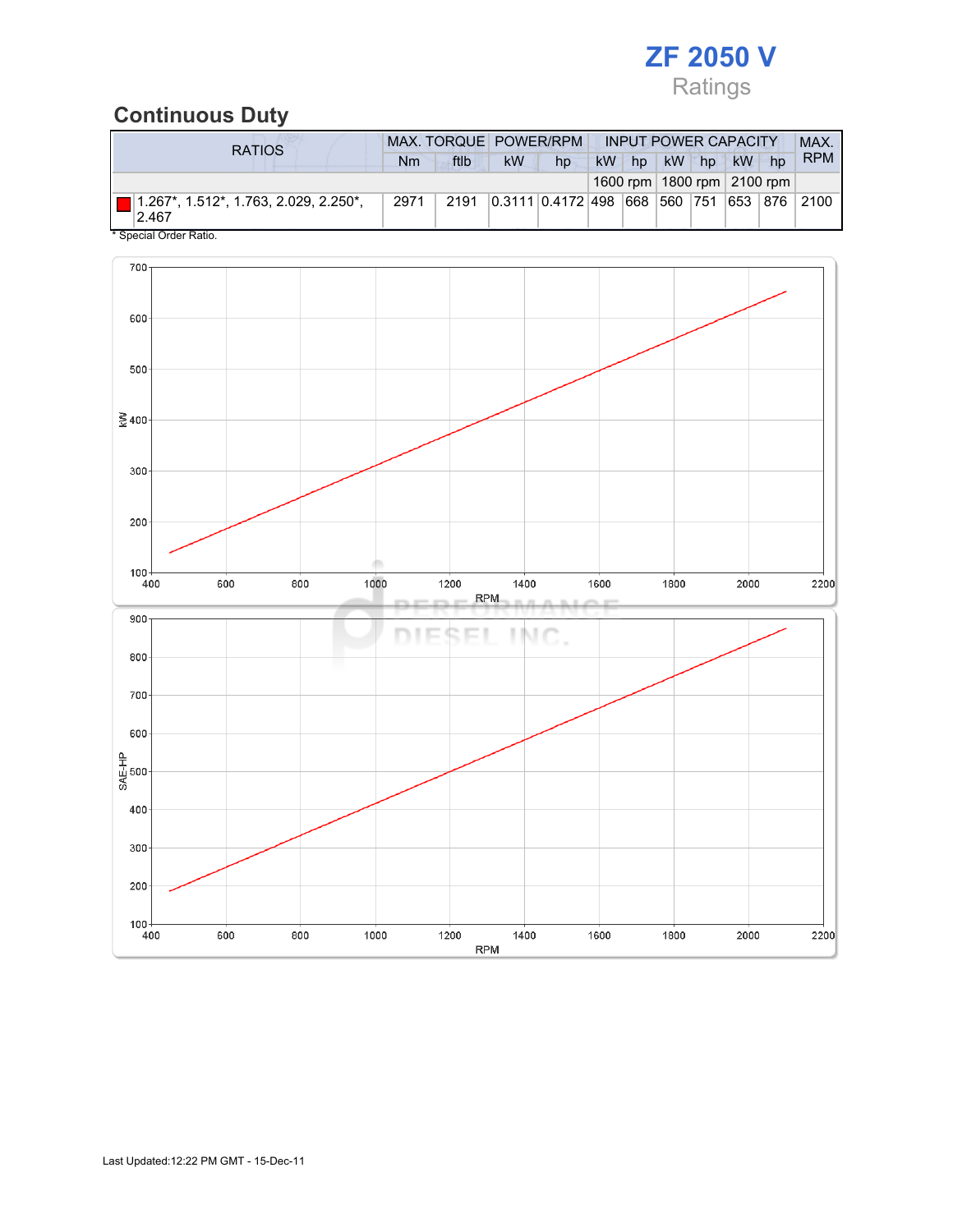# ZF 2050 V **Dimensions**



| Angle     |  | B <sub>1</sub> | B2             | H1 | H2 |                            |  |            |                                                                                                                         |  |  |  |  |
|-----------|--|----------------|----------------|----|----|----------------------------|--|------------|-------------------------------------------------------------------------------------------------------------------------|--|--|--|--|
| 10.0      |  |                |                |    |    |                            |  |            | 280 (11.0)  320 (12.6)  320 (12.6)  167 (6.57)  575 (22.6)  375 (14.8)  394 (15.5)  200 (7.87)  50.0 (1.97)  111 (4.37) |  |  |  |  |
|           |  |                | Weight kg (lb) |    |    | Oil Capacity Litre (US qt) |  |            |                                                                                                                         |  |  |  |  |
| 354 (778) |  |                |                |    |    |                            |  | 21.0(22.3) |                                                                                                                         |  |  |  |  |

#### **Output Coupling Dimensions** ìΕ **ND NA** n

ò ×

|    |                             |                   |  |  |    |                                                         | <b>Bolt Holes</b> |              |  |  |
|----|-----------------------------|-------------------|--|--|----|---------------------------------------------------------|-------------------|--------------|--|--|
|    |                             |                   |  |  |    |                                                         | No.               | Diameter (E) |  |  |
| mm | $\mathsf{in}$ $\mathsf{mm}$ | $\ln$ $\text{mm}$ |  |  | mm |                                                         |                   | mm           |  |  |
|    |                             |                   |  |  |    | 185   7.28   156   6.12   120   4.72   18.0   0.71   12 |                   | 18.2         |  |  |